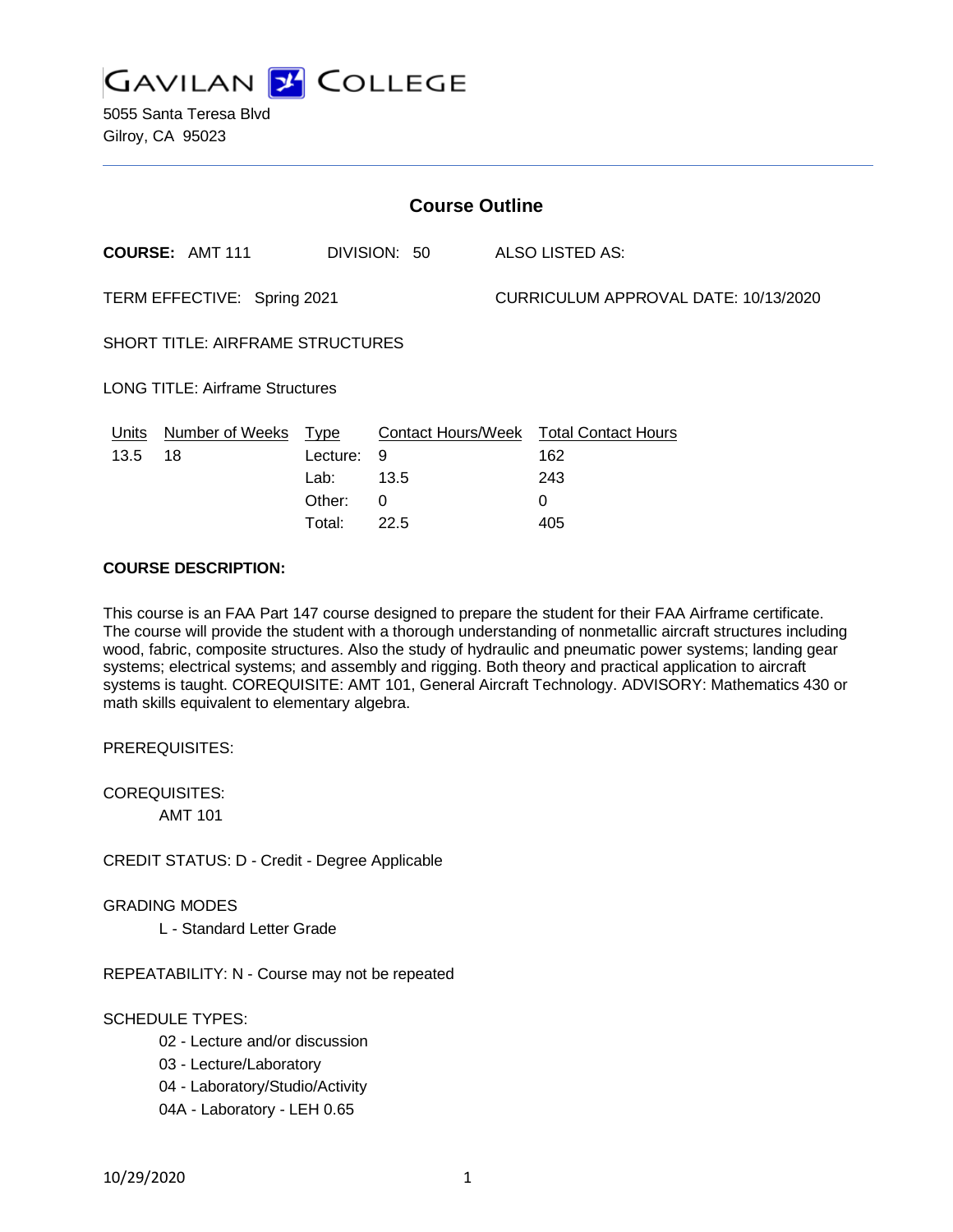# **STUDENT LEARNING OUTCOMES:**

By the end of this course, a student should:

1. Demonstrates the ability to meet the written test standards outlined in FAA AC 147-3 - Certification and Operation of Aviation Maintenance Technician Schools.

2. Demonstrates the ability to meet the oral/practical test standards outlined in FAA AC 147-3 - Certification and Operation of Aviation Maintenance Technician Schools.

3. Demonstrate the ability to inspect and determine if components and aircrafts meet airworthy standards outlined in FAA AC 43.13-1B - Acceptable Methods, Techniques, and Practices - Aircraft Inspection and Repair.

# **CONTENT, STUDENT PERFORMANCE OBJECTIVES, OUT-OF-CLASS ASSIGNMENTS**

Curriculum Approval Date: 10/13/2020

LECTURE CONTENT:

12.5 Hours

WOOD STRUCTURES

CONTENT: Including defects in wood, kinds of wood and service and repair of wood.

STUDENT PERFORMANCE OBJECTIVE: Select samples of wood that would be acceptable for repair of wood aircraft structures. Identify types of wood and describe the strength characteristics which influence the selection of such materials for repair of wood aircraft structures. Judge the suitability of substitute materials. Describe the kinds of glue and gluing techniques. Read drawings pertaining to repair of wood structures.

#### 16.5 Hours

FABRIC COVERING

CONTENT: Including selecting and applying fabric and fiberglass covering materials; as well as inspecting, testing and repairing.

STUDENT PERFORMANCE OBJECTIVE: Identify fabrics and seams and describe the acceptable methods of applying fabric. Compare the samples of doped and sewed seams with the specifications appearing in the publications.

12 Hours

AIRCRAFT FINISHES

CONTENT: Study of aircraft paint, trim design and finishes.

STUDENT PERFORMANCE OBJECTIVE: Draw registration letters and numbers and describe the application of trim and methods of touching up paint. Recognize the kind of material that was originally applied as a finish and describe which finishing materials may be applied over the original finish.

33 Hours

LANDING GEAR SYSTEMS

CONTENT: Study of basic landing gear to complex retractable gear systems. Includes aircraft mechanical and hydraulic brake assemblies, power brakes and emergency brake systems.

STUDENT PERFORMANCE OBJECTIVE: Describe the procedures to be followed when storing tires and other rubber aircraft products. Identify components of the mechanical and hydraulic type brake assemblies. Describe the operation of power brakes and emergency brake systems. Describe the operation of an oleo shock strut. Describe the operation of power brake and emergency brake systems. Recognize probable causes of brake malfunctions.

25 Hours

# ASSEMBLY AND RIGGING

CONTENT: Including fixed wing aircraft and rotary wing aircraft.

STUDENT PERFORMANCE OBJECTIVE: Use nomenclature applicable to fixed wing aircraft and rotary wing aircraft. Explain the aerodynamics of flight, interpret the theories and describe the design features related to lift, thrust, stability and control of fixed wing aircraft.

30 Hours

HYDRAULIC AND PNEUMATIC SYSTEMS

CONTENT: Aircraft basic hydraulics, study of hydraulic brake systems, anti-skid systems and pneumatic systems.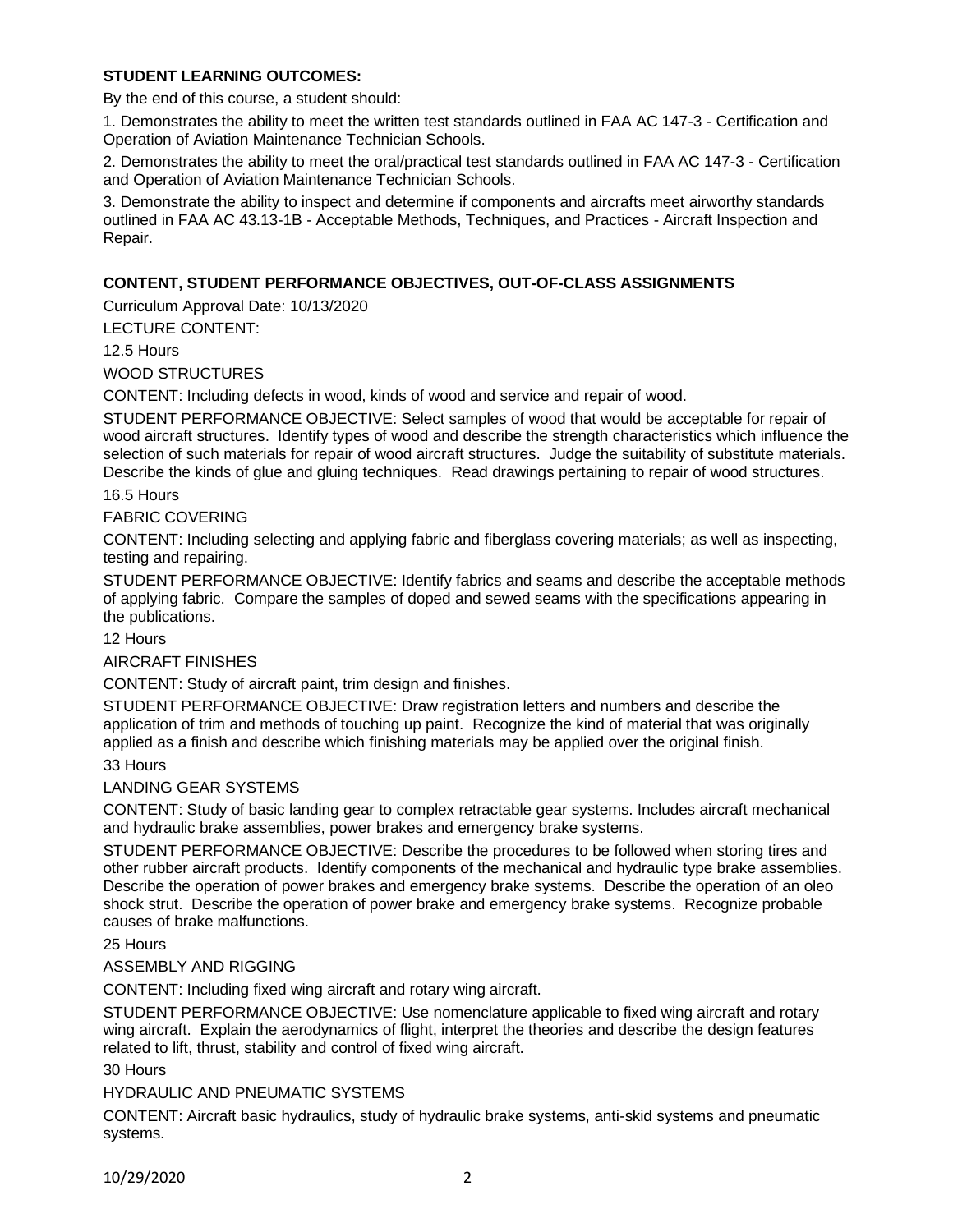STUDENT PERFORMANCE OBJECTIVE: Identify and select hydraulic fluids. Explain the simulated operation of anti-skid takeoff warning systems. Interpret and describe the operation of a pneumatic power system. Solve problems involving force, areas and pressure. Interpret reference information pertaining to operation of a basic hydraulic system. Compare constant pressure and open center types of hydraulic systems. Identify and describe the operation of constant and variable displacement hydraulic pumps.

9 Hours

COMMUNICATIONS AND NAVIGATION

CONTENT: Study of autopilot and approach control systems.

STUDENT PERFORMANCE OBJECTIVE: Explain the purposes and operation of an autopilot system, including the operating principles of the sensing devices. Describe the purpose and operation of servos or servomotors. Describe the function of position transmitters and trim indicators and the purpose and operation of an approach control system. Discuss the FCC regulations pertaining to aircraft radio operation. Identify and describe the purpose of static dischargers.

8 Hours

FIRE

CONTENT: Study of aircraft fire detection and protection systems.

STUDENT PERFORMANCE OBJECTIVE: Describe how smoke is detected by photoelectric and visual methods. Explain how air sampling is accomplished for smoke detection. Discuss the uses of chemical type CO detector buttons.

Select and operate fire extinguishers.

8 Hours

ICE AND RAIN CONTROL SYSTEMS

CONTENT: Study of ice and rain control systems.

STUDENT PERFORMANCE OBJECTIVE: Describe the principles of installation, operation, deicing and anti-icing systems.

6 Hours

AIRFRAME INSPECTION

CONTENT: Airframe conformity and airworthiness inspections.

STUDENT PERFORMANCE OBJECTIVE: Describe the procedures, nomenclature and technical terms used to perform a 100 hour or annual inspection.

2 Hours

Final

LAB CONTENT:

18 Hours

#### AIRCRAFT FINISHES

LAB PROJECTS: Apply trim, letters and touchup paint. Identify finishing materials and thinners. Prepare the surface for painting and apply primers and paints by spraying. Apply dope by brush and spray application. Apply surface tapes, drain grommets and reinforcing patches as a part of the doping procedure. Inspect finishes and recognize defects.

65 Hours

# LANDING GEAR SYSTEMS

LAB PROJECTS: Clean an aircraft tire, removing oils and other deteriorating materials. Inspect, demount, repair and reinstall tires on wheels. Remove, inspect, service and reinstall a wheel assembly on the axle. Disassemble components and reassemble mechanical and hydraulic type brake assemblies. Replace a brake actuating cylinder. Adjust clearance on a shoe, multiple-disc and single-disc shoe. Inspect, repair and operationally check a master cylinder. Inspect and service the operation of power brakes and emergency brake systems. Bleed air from a hydraulic brake system. Service, repair and troubleshoot landing gear oleo struts. Operate, inspect and adjust a retractable landing gear. Check landing gear alignment. Inspect, adjust and service nose and tail wheel steering and damping mechanisms.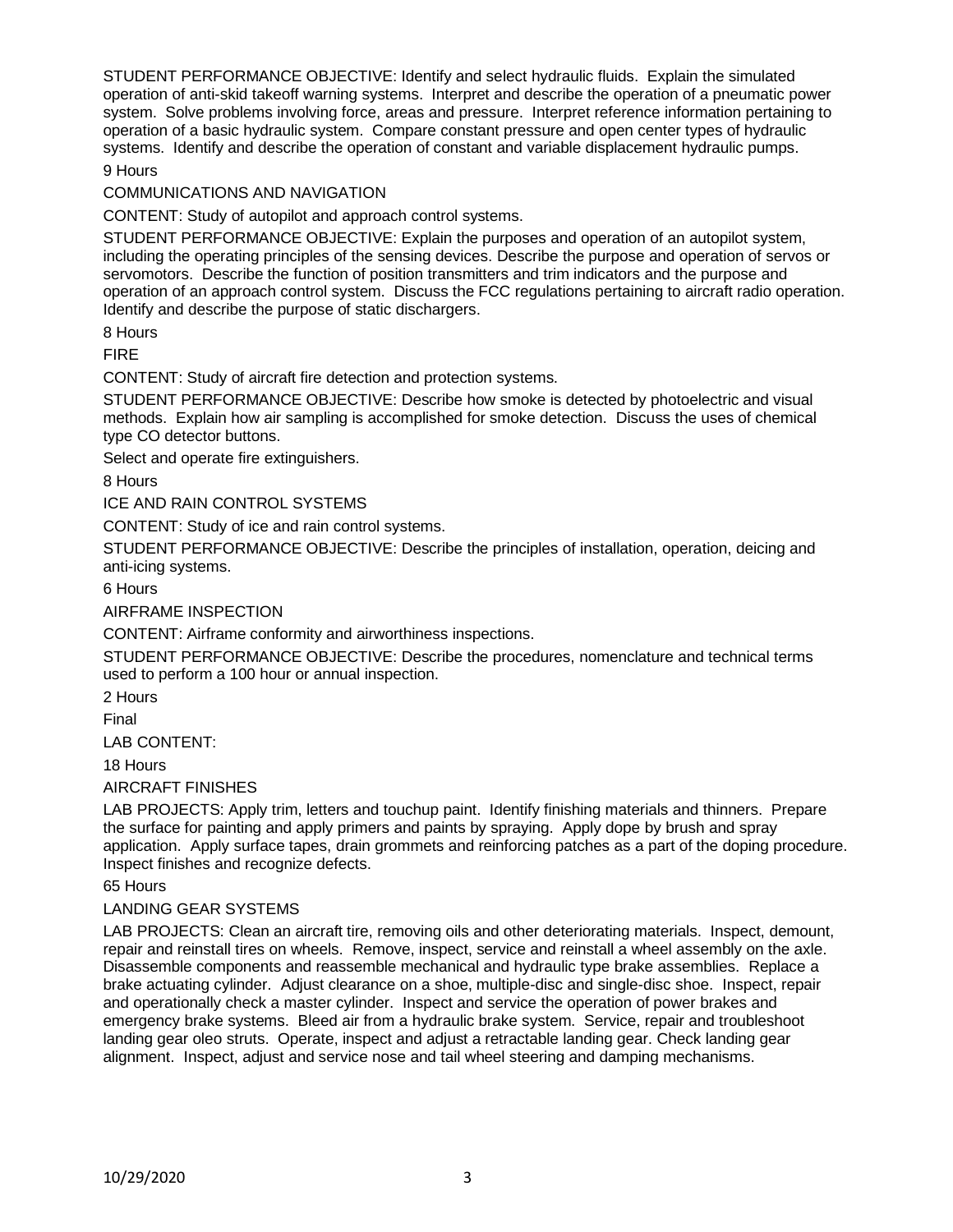# 46.5 Hours

#### ASSEMBLY AND RIGGING

LAB PROJECTS: Check and verify alignment of structures. Assemble aircraft components. Identify aircraft control cable. Install swaged cable terminals. Verify correct control response. Install and tension a control cable and inspect a cable control system. Check static balance of a control system. Inspect and adjust push-pull control systems. Utilize the appropriate equipment, ballast and follow procedures to raise and lower the aircraft.

57.5 Hours

#### HYDRAULIC AND PNEUMATIC SYSTEMS

LAB PROJECTS: Repair hydraulic and pneumatic power system components. Identify, remove and install a hydraulic selector valve. Remove and install pressure regulators. Inspect and service hydraulic reservoirs. Check, inspect, troubleshoot, remove and install hydraulic power pumps. Remove, install, inspect, service and check a hydraulic accumulator. Troubleshoot and determine the cause of low, high or fluctuating system hydraulic pressure. Inspect, check and service a hydraulically operated flap system.

12 Hours

#### COMMUNICATIONS AND NAVIGATION

LAB PROJECTS: Inspect, check and service aircraft electronic communication and navigational systems. Repair or replace aircraft antennas and related electronic equipment.

10 Hours

FIRE

LAB PROJECTS: Inspect, check, service, troubleshoot and repair aircraft fire detection and extinguishing systems. Select and operate fire extinguishers.

10 Hours

### ICE AND RAIN CONTROL SYSTEMS

LAB PROJECTS: Inspect, check, troubleshoot, service and repair airframe ice and rain control systems. Replace, inspect and check operation of electrically operated air scoop and pilot static vent anti-icing. 24 Hours

AIRFRAME INSPECTION

LAB PROJECTS: Perform a 100 hour or annual inspection of the aircraft and record the conditions disclosed as a result of the inspection.

# **METHODS OF INSTRUCTION:**

lecture, demonstration, audio-visual, guided practice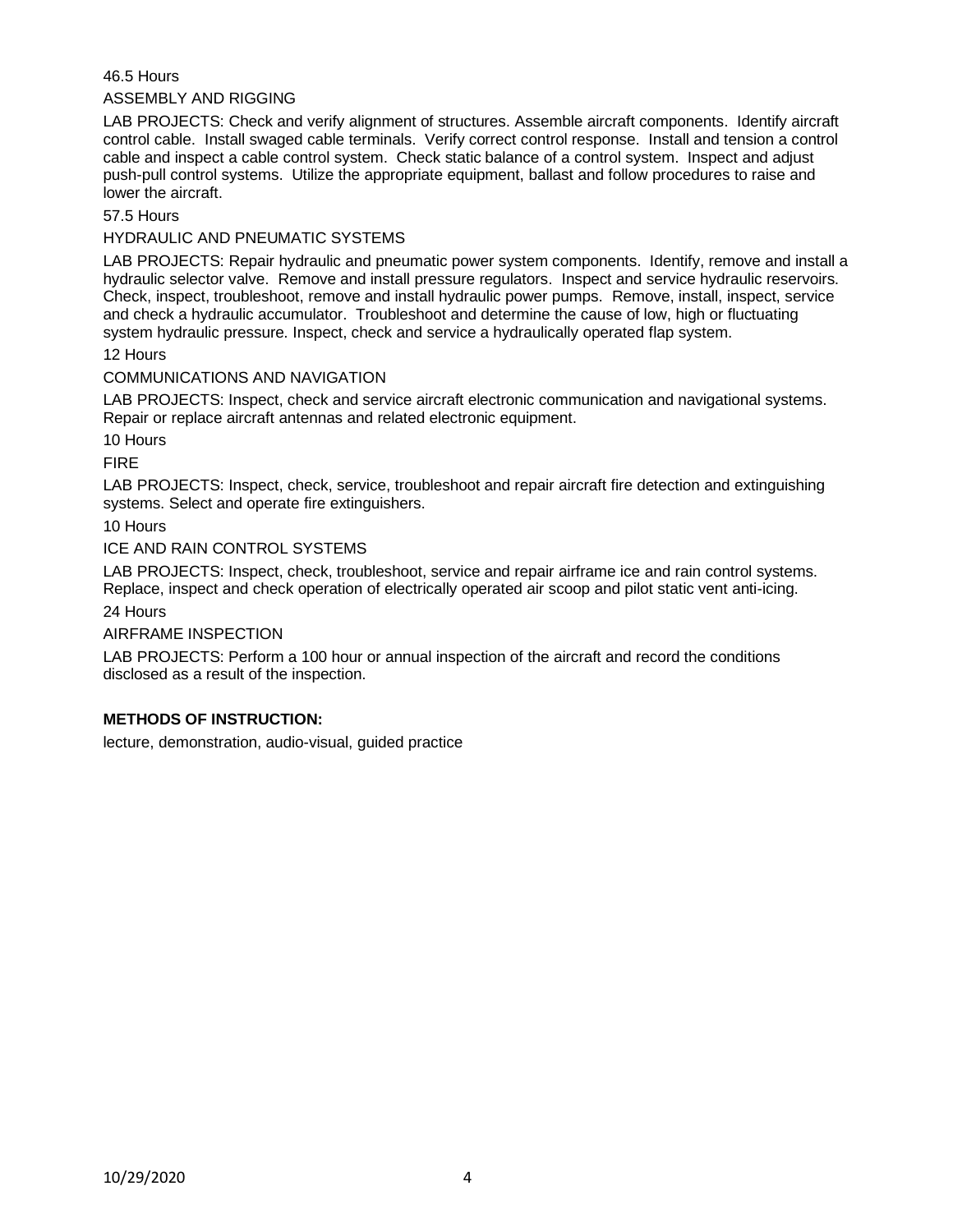# **METHODS OF EVALUATION:**

Writing assignments

Percent of total grade: 30.00 %

Percent range of total grade: 20% to 40% Written Homework, Lab Reports, Term or Other Papers

Problem-solving assignments

Percent of total grade: 20.00 %

Percent range of total grade: 15% to 30% Homework Problems, Quizzes, Exams

Skill demonstrations

Percent of total grade: 10.00 %

Percent range of total grade: 10% to 20% Class Performance/s

Objective examinations

Percent of total grade: 40.00 %

Percent range of total grade: 35% to 50% Multiple Choice, True/False, Matching Items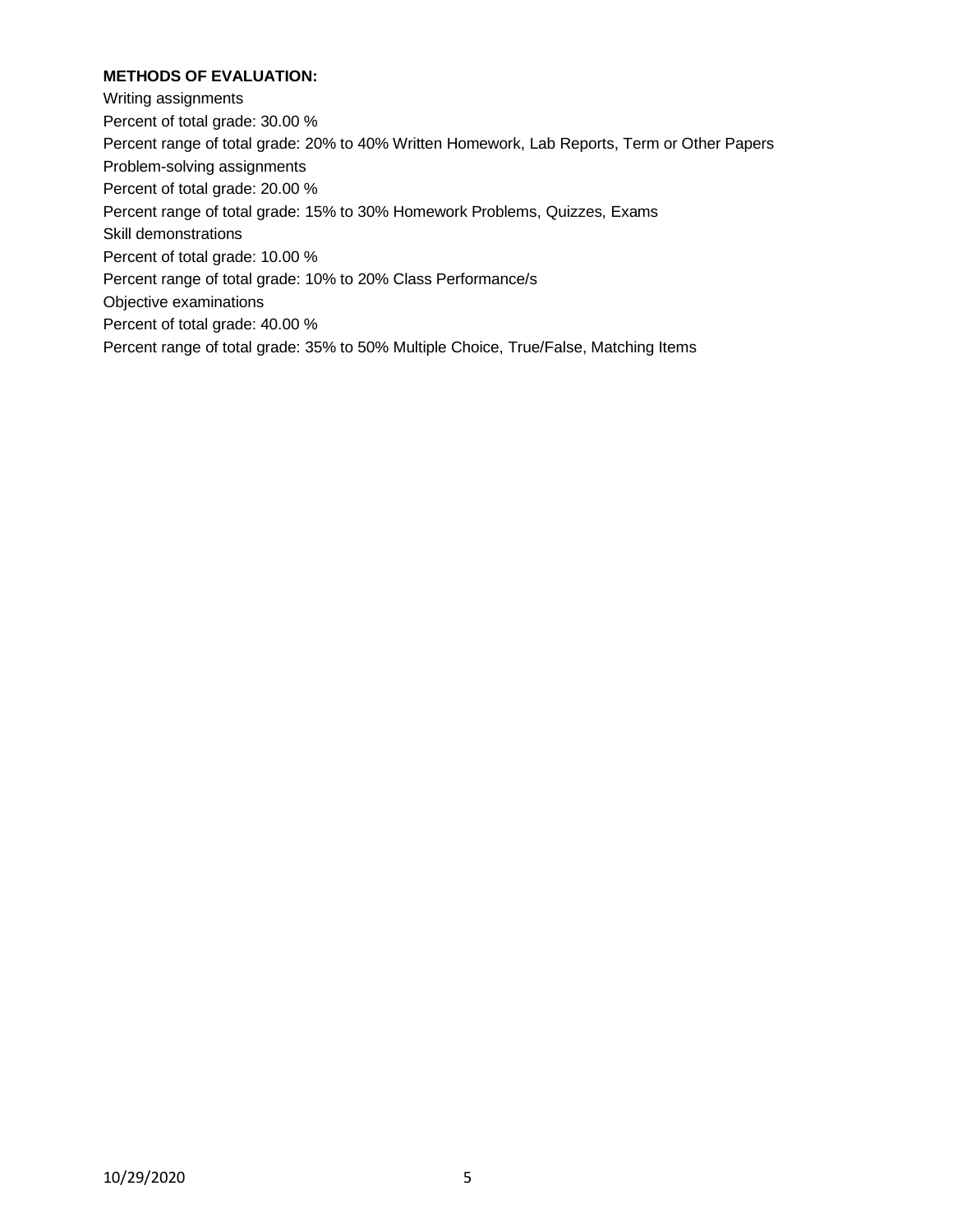# **OUT OF CLASS ASSIGNMENTS:**

Required Outside Hours: 25

Assignment Description:

WOOD STRUCTURES

Homework: Complete reading assignments and answer question sheets.

Required Outside Hours: 33

Assignment Description:

FABRIC COVERING

Homework: Complete reading assignments and answer question sheets.

Required Outside Hours: 24

Assignment Description:

AIRCRAFT FINISHES

Homework: Complete reading assignments and answer question sheets.

Required Outside Hours: 66

Assignment Description:

LANDING GEAR SYSTEMS

Homework: Complete reading assignments and answer question sheets.

Required Outside Hours: 50

Assignment Description:

ASSEMBLY AND RIGGING

Homework: Complete reading assignments and answer question sheets.

Required Outside Hours: 60

Assignment Description:

HYDRAULIC AND PNEUMATIC SYSTEMS

Homework: Complete reading assignments and answer question sheets.

Required Outside Hours: 18

Assignment Description:

COMMUNICATIONS AND NAVIGATION

Homework: Complete reading assignments and answer question sheets.

Required Outside Hours: 16

Assignment Description:

FIRE

Homework: Complete reading assignments and answer question sheets.

Required Outside Hours: 16

Assignment Description:

ICE AND RAIN CONTROL SYSTEMS

Homework: Complete reading assignments and answer question sheets.

Required Outside Hours: 16

Assignment Description:

AIRFRAME INSPECTION

Homework: Complete reading assignments and answer question sheets.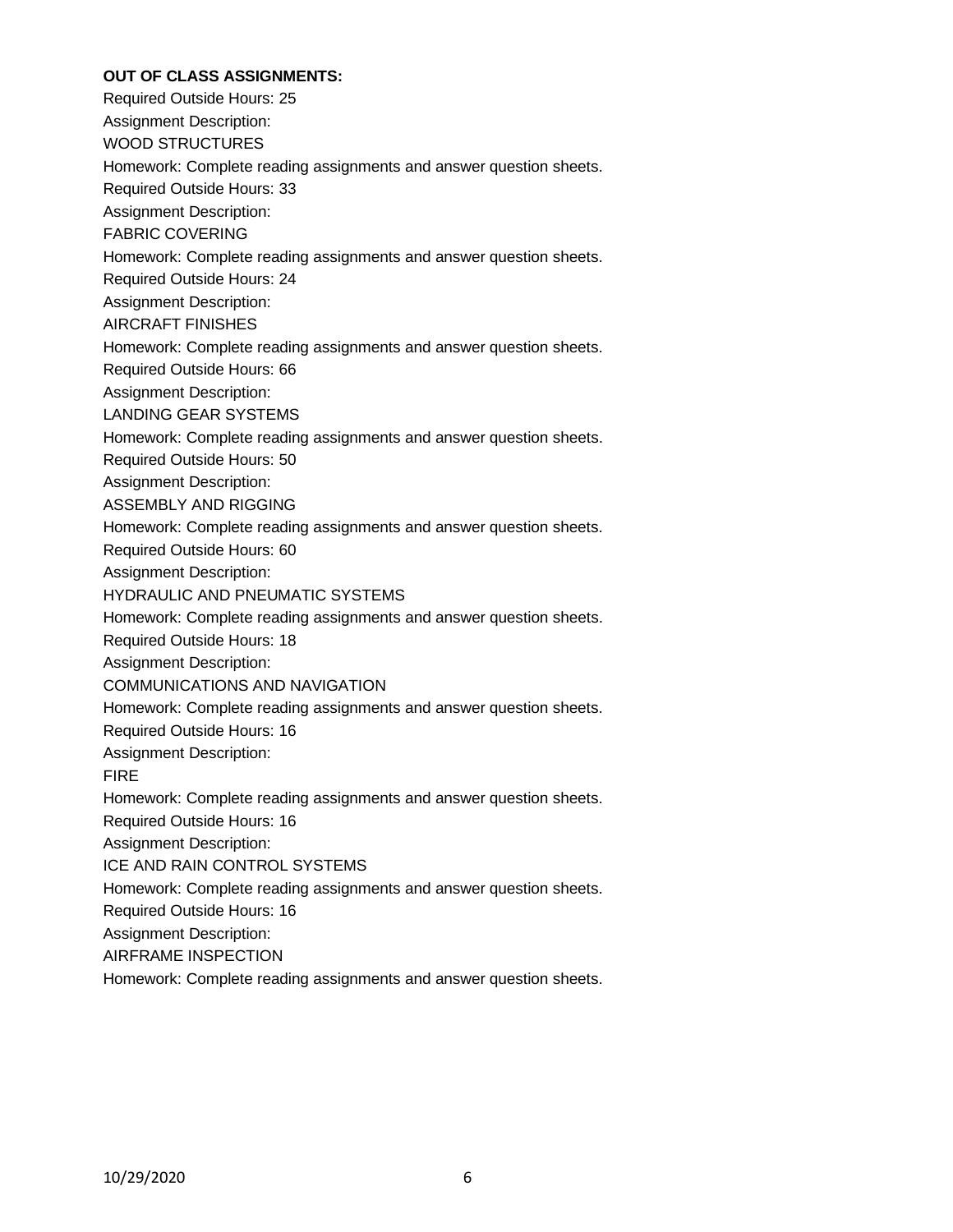# **REPRESENTATIVE TEXTBOOKS:**

F.A.A.. Acceptable Methods, Techniques, and Practices - Aircraft Inspection and Repair AC43.13-1B/2B. ASA,2008.

Latest version of FAA standard

ISBN: ISBN: 978-1-56027-728-6

Reading Level of Text, Grade: Reading level of text, Grade: 12th Verified by: Verified by: MS Word F.A.A.. Airframe and Powerplant Mechanics - Airframe Volume 1: FAA-H-8083-31A. Aircraft Technical Book Company,2018.

FAA released new version

ISBN: 978-1619548268

Reading Level of Text, Grade: Reading level of text, Grade: 12th Verified by: Verified by: MS Word

F.A.A.. Airframe and Powerplant Mechanics - Airframe Volume 2: FAA-H-8083-31A. ASA,2012.

FAA released a new version

ISBN: 978-1619548312

Reading Level of Text, Grade: Reading level of text, Grade: 12th Verified by: Verified by: MS Word